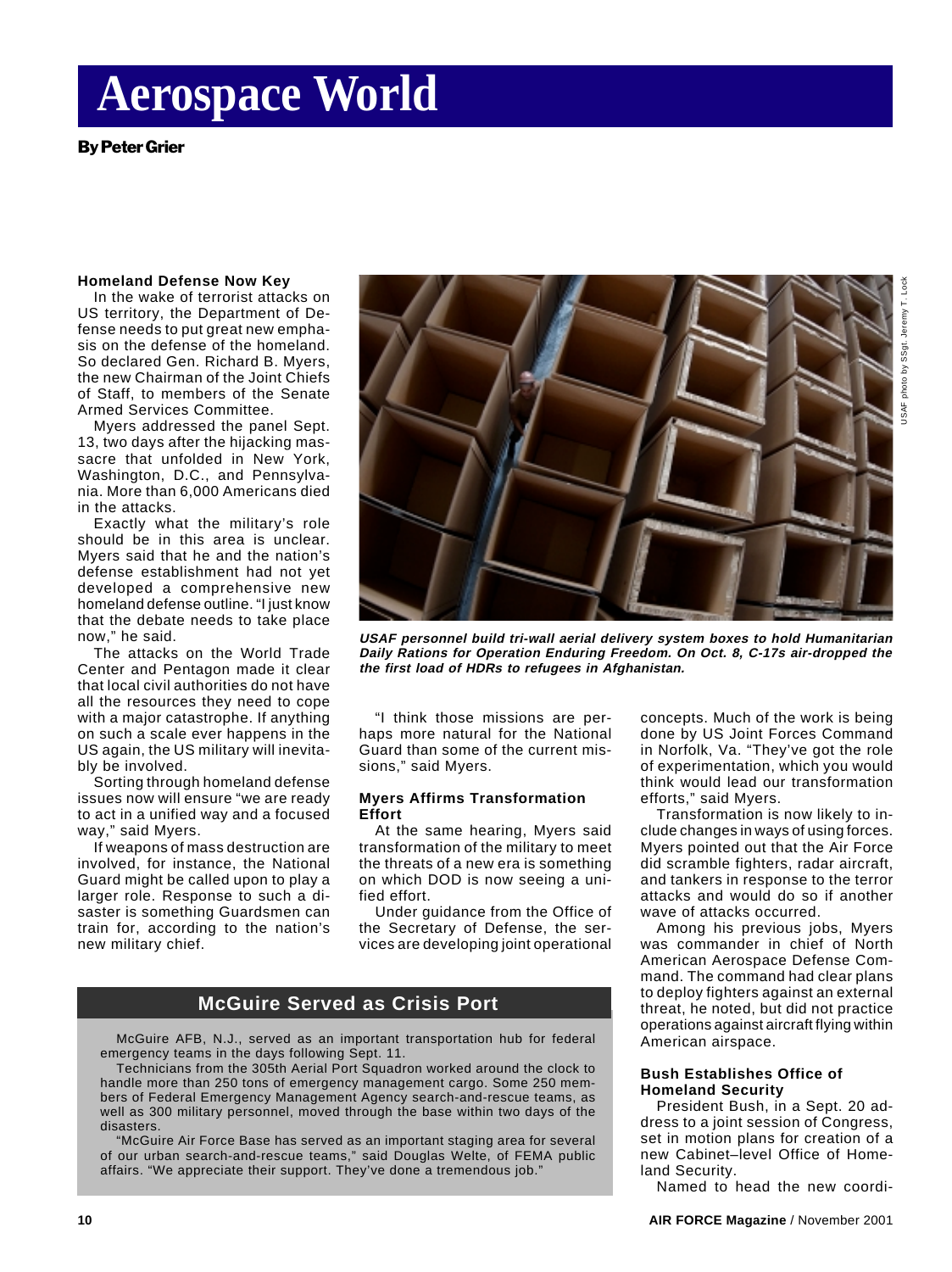nating organization was Republican Pennsylvania Gov. Tom Ridge, a military veteran and longtime friend of the President.

The new office is charged with finding ways to coordinate various federal, state, and local agencies to lessen the nation's vulnerability to terrorist strikes.

"Today, dozens of federal departments and agencies, as well as state and local governments, have responsibilities affecting homeland security," Bush said. "These efforts must be coordinated at the highest level."

Ridge will report directly to the President. He was sworn in Oct. 8.

White House officials provided only sketchy details of planning for the new office. Spokesman Ari Fleischer said the office will function in much the same way as the National Security Council, a White House office that has a "coordinating capacity involving State, involving Defense, involving CIA."

#### **Reservists Called Up**

On Sept. 14, President Bush authorized the call-up of up to 50,000 reservists to active duty. Of those, up to 13,000 could come from the Air National Guard and Air Force Reserve Command.

Pentagon officials did not quickly make a determination as to which units would be called up and how the call-ups would be distributed between the National Guard and Reserve. But those most likely to be mobilized would include specialists in port operations, medical support, engineer support, general civil support, and homeland defense.

The number of people involuntarily called to active duty will almost surely be significantly less than the personnel requirement, as volunteers will fill the majority of positions, predicted officials.

#### **Guardsmen, Reservists Guaranteed Jobs Upon Return**

The thousands of National Guard members and Reservists called to active duty in the wake of Sept. 11's terrorist attacks should rest easy on at least one matter—employment should be waiting for them when they return.

"Guardsmen and Reservists will have job protection," said Rep. Chris Smith, House Veterans Affairs Committee chairman.

Under the federal Uniformed Services Employment and Re-employment Rights Act of 1994, employers are required to re-employ Guard members and Reservists at the same position or better. They must also

### **Twelve Hours in America**

What follows is a chronology of events on Sept. 11. Eastern Daylight Time is used throughout.

- 8:45 a.m. First hijacked aircraft, American Airlines Flight 11 from Boston, crashes into north tower of World Trade Center.
- 9:03 a.m. Second hijacked aircraft, United Airlines Flight 175 from Boston, slams into WTC south tower.
- 9:17 a.m. FAA shuts down all New York City area airports.
- 9:21 a.m. Authorities close New York area bridges and tunnels.
- 9:30 a.m. In Florida, President Bush says events of the morning are result of an "apparent terrorist attack."
- 9:38 a.m. Third hijacked aircraft, American Airlines Flight 77 from Dulles Airport near Washington, hits Pentagon, setting it ablaze.
- 9:40 a.m. FAA halts US flight operations, orders aircraft to land.
- 9:45 a.m. White House workers evacuate the building.
- 9:57 a.m. Bush departs Florida for Barksdale AFB, La.
- 10:00 a.m. WTC south tower collapses.
- 10:03 a.m. Fourth hijacked aircraft, United Airlines Flight 93 from Newark, N.J., and on a heading to Washington, crashes in Pennsylvania.
- 10:10 a.m. Part of Pentagon collapses.
- 10:13 a.m. United Nations building evacuates.
- 10:22 a.m. State and Justice Departments are evacuated.
- 10:24 a.m. FAA diverts all inbound trans-Atlantic flights to Canada.
- 10:28 a.m. WTC north tower collapses.
- 10:45 a.m. US evacuates all federal buildings in Washington.
- 10:46 a.m. Secretary of State Colin Powell departs Latin America for Washington.
- 11:02 a.m. Mayor Rudolph Giuliani orders evacuation of New York City, south of Canal Street.
- 12:04 p.m. Authorities evacuate Los Angeles Airport.
- 12:15 p.m. The INS imposes highest state of alert on borders.
- 1:04 p.m. Bush, at Barksdale, addresses nation, puts military on worldwide alert.
- 1:27 p.m. Officials declare state of emergency in Washington.
- 1:48 p.m. Bush departs Barksdale for Offutt AFB, Neb.
- 2:30 p.m. FAA bans commercial air traffic until further notice.
- 4:30 p.m. Bush departs Offutt for Andrews AFB, Md.
- 5:20 p.m. WTC Building 7 collapses.
- 6:40 p.m. Rumsfeld holds news conference, says DOD is functioning.
- 6:54 p.m. Bush arrives at White House.
- 8:30 p.m. Bush addresses the nation, declares US will pursue those who planned and executed the attacks and nations harboring them.

receive the same benefits and seniority they would have accrued had they not been on military leave.

"If they would have been eligible for a promotion during their leave, they must be given that promotion upon their return if they are qualified, or allowed time to become qualified," said Smith.

USERRA also provides some protection for employers. Employees must provide notice when they are called to active duty, unless doing so might compromise military operations.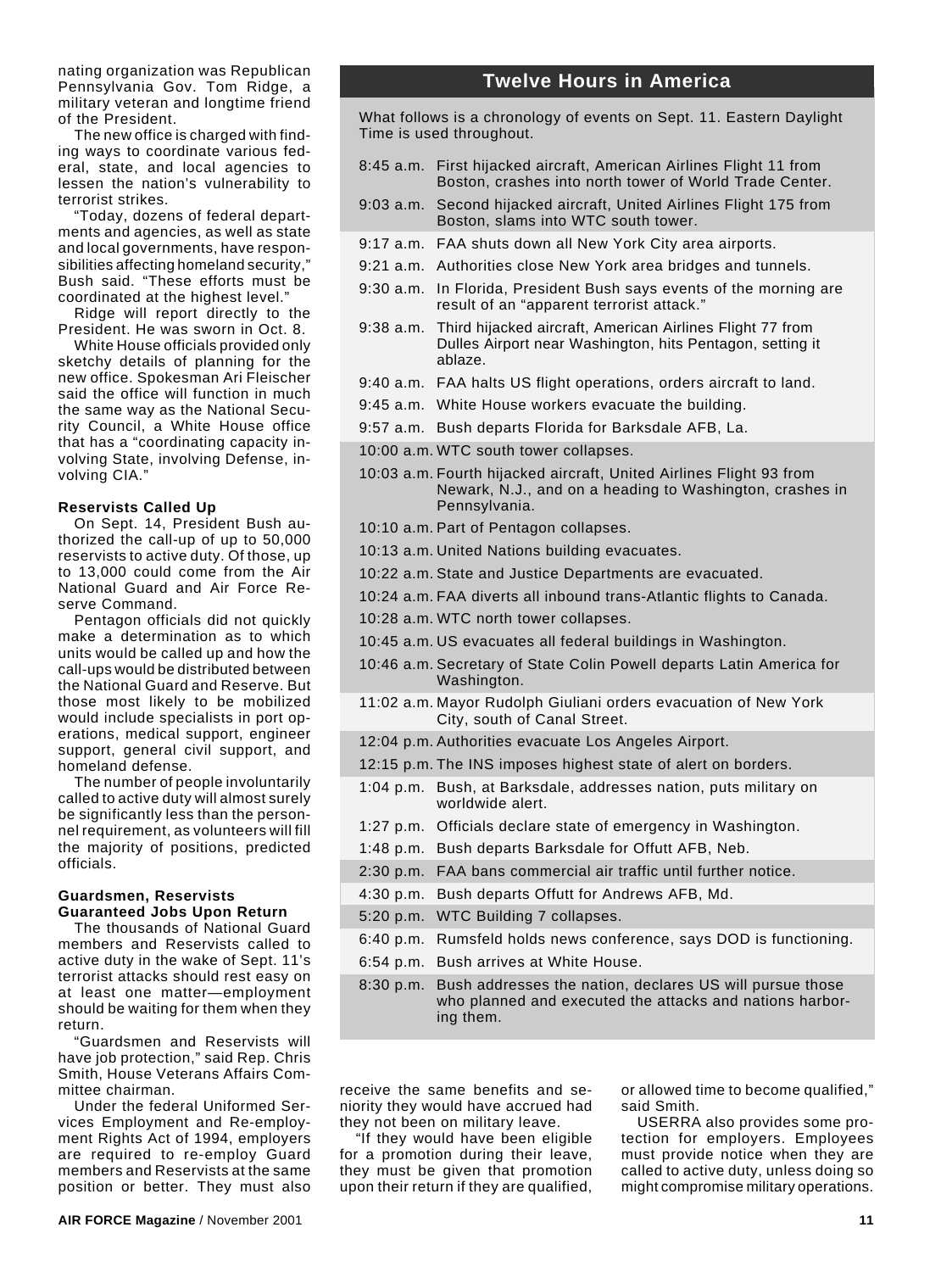## **When NORAD Scrambled the Fighters**

At a Sept. 13 hearing of the Senate Armed Services Committee, many questions were asked about how North American Aerospace Defense Command responded to the airborne terror attacks.

Gen. Richard B. Myers, then the vice chairman and now the Chairman of the Joint Chiefs of Staff, said NORAD ordered fighters into the air when notified of the hijackings. However, they never were in a position to take armed action against the hijackers.

The first three aircraft hit their targets before the defending fighters arrived. The fourth could have been intercepted, but it crashed before it threatened its target. (See below.)

"When it became clear what the threat was, we did scramble fighter aircraft, AWACS, radar aircraft, and tanker aircraft to begin to establish orbits in case other [threatening] aircraft showed up in the FAA system," said Myers.

"We had plans to deploy our fighters to defend from external threats," said Myers, a former NORAD commander in chief. "I never thought we'd see what we saw the last few days, where we had fighters over our cities, defending against a threat that originated inside the United States of America.

#### **AA Flight 11 (Boston–Los Angeles)**

| FAA notifies NORAD's North East Air Defense Sector                | $8:40$ a.m. |
|-------------------------------------------------------------------|-------------|
| of problem                                                        |             |
| Fighter scramble order (at Otis ANGB, Mass.)                      | $8:46$ a.m. |
| Airliner strikes WTC north tower<br>(estimated) 8:46 a.m.         |             |
| Fighters airborne (two F-15s)                                     | 8:52 a.m.   |
| Fighter time/distance from impact point: (not airborne)/153 miles |             |

#### **UA Flight 175 (Boston–Los Angeles)**

| FAA notifies NEADS of problem                                       | 8:43a.m.                |
|---------------------------------------------------------------------|-------------------------|
| Fighter scramble order (at Otis ANGB, Mass.)                        | $8:46$ a.m.             |
| Fighters airborne (same two F-15s as above)                         | $8:52$ a.m.             |
| Airliner strikes WTC south tower                                    | $(estimated)$ 9:02 a.m. |
| Fighter time/distance from impact point: approx. 8 minutes/71 miles |                         |

#### **AA Flight 77 (Washington Dulles–Los Angeles)**

| FAA notifies NEADS of problem                                         | $9:24$ a.m.             |
|-----------------------------------------------------------------------|-------------------------|
| Fighter scramble order (at Langley AFB, Va.)                          | $9:24$ a.m.             |
| Fighters airborne (two F-16s)                                         | 9:30 a.m.               |
| Airliner strikes the Pentagon                                         | $(estimated)$ 9:37 a.m. |
| Fighter time/distance from impact point: approx. 12 minutes/105 miles |                         |

#### **UA Flight 93 (Newark–San Francisco)**

| FAA notifies NEADS of problem                                         | $9:24$ a.m.              |
|-----------------------------------------------------------------------|--------------------------|
| Fighter scramble order (at Langley AFB, Va.)                          | $9:24$ a.m.              |
| Fighters airborne (same two F-16s as above)                           | $9:30$ a.m.              |
| Airliner crashes in Pennsylvania                                      | $(estimated)$ 10:03 a.m. |
| Fighter time/distance from impact point: approx. 11 minutes/100 miles |                          |

Source: Sept. 17 NORAD release. All times EDT.

They must report for work within a specified number of days upon returning home.

#### **Early Call-Ups Go Smoothly**

So far call-ups haven't created much workplace tension. The need to mobilize in the fight against terrorism has been obvious to all, according to the Pentagon's ombudsman

for employers of Guard members and Reservists.

"Employers from across the country are asking what they can do to help," said Army Lt. Col. Jess Soto, director of ombudsman services at the National Committee for Employer Support of the Guard and Reserve.

Employers' major concerns are what happens when their employees are called up and what benefits they must continue to provide. Health insurance must be maintained for up to 18 months for called-up workers, if they choose to stay with their employer's policy, for instance.

Employers can ask for deferral of a call-up on a case-by-case basis. The final decision rests with military authorities.

"If you are a small business operation a call-up can affect you more," Soto said.

#### **Mortuary Soldiers Perform Difficult Duty**

Two Army soldiers from Ft. Lee, Va., performed perhaps the toughest job in Washington this fall: mortuary duty at the Pentagon.

SSgt. James Frazier and Pvt. Khiran Corbitt, 54th Quartermaster Co., were on duty at the crash site the day after a hijacked airliner plowed into the building. Their job was to gather remains and transport them to a temporary morgue.

The remains were driven to Ft. Belvoir, Va., and then shipped to Dover AFB, Del.

Frazier and Corbitt are active duty mortuary specialists. "It is unbelievable, what happened here," said Frazier.

#### **Dover Picks Up Mortuary Duty**

Some 200 Air Force Reserve Command specialists volunteered for active duty in mid–September to help handle and process remains of Pentagon bombing victims at the US military's port mortuary facility at Dover Air Force Base.

The Reservists were drawn from AFRC's 10 port mortuary units from around the country. Overall, these units have 266 Reservists and another 48 individual mobilization augmentees.

The units provide 84 percent of the service's port mortuary capability.

While the job of identifying and handling the dead is a grim one, all were eager to help in this case.

"It's an important job. It helps the families of these people gain closure," said 1st Lt. Libby Itanen, an AFRC port mortuary officer.

#### **Renovations Lessened Pentagon Damage**

A recent renovation of the area of the Pentagon into which a hijacked jetliner crashed helped lessen the shock of the blow and saved lives within the building.

The hijacked airplane, traveling low and diagonally, hit a wedge section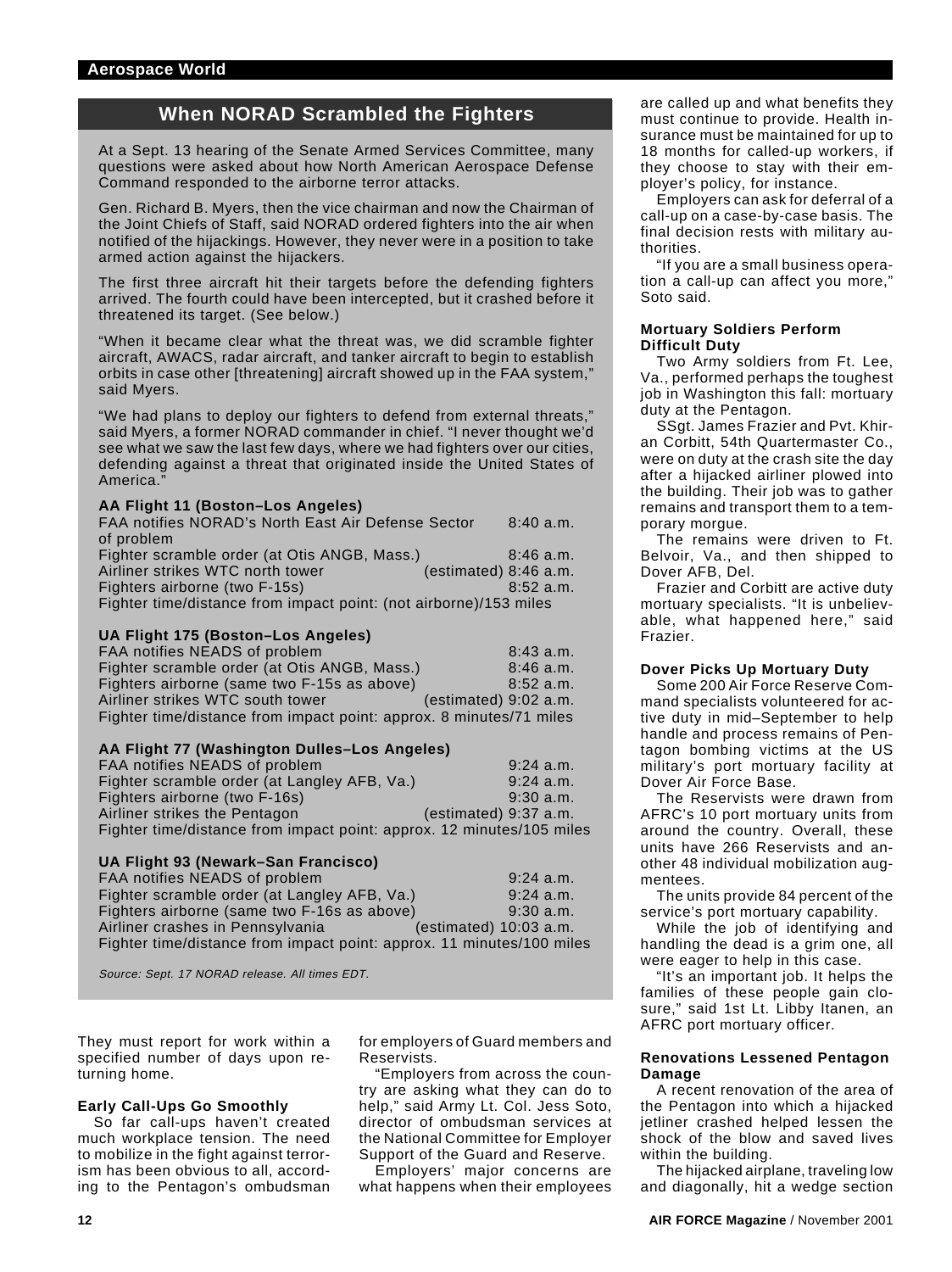## **Gallup Poll Found Strong Support for Retaliation**

Even weeks after the terror attacks, the Gallup Organization found Americans supportive of mounting a military response.

The polling company announced Sept. 24 that, as of the weekend of Sept. 21–22, retaliatory military action was favored by some 90 percent of Americans.

Key conclusions from the Gallup survey:

Given a choice, Americans favored a long-term war to defeat global terrorism networks over focusing on the specific terrorist groups responsible for the attacks.

 More than eight out of 10 Americans favored direct military action in Afghanistan, and more than seven out of 10 favored direct military action in Iraq.

Americans were willing to wait until the perpetrators were identified, rather than rushing in with immediate strikes.

A strong majority of Americans supported military action against those responsible for the terrorism even when Americans are explicitly advised of possible negative consequences.

**There was strong support for conducting military action against the** countries harboring the terrorists, as well as against the terrorists themselves.

More than eight out of 10 Americans said it was very important to capture or kill Osama bin Laden.



**The vast majority of Americans support the general idea of military action against the groups or nations responsible for the attacks. Support levels, in fact, are generally at or around an extraordinary 90 percent level. The most recent Gallup/CNN/ USA Today poll, conducted Sept. 21–22, shows that 89 percent of Americans want action.**

near the heliport on the Pentagon's west side. Floor-to-floor, interconnected vertical steel beams, sturdier windows, and Kevlar armor panels placed in the affected area's outer wall during a recent rebuilding project slowed the airplane and helped mitigate the effects of the blast.

"This was a terrible tragedy and people lost their lives," said Pentagon renovation manager Lee Evey in a Sept. 15 briefing for reporters. "But ... had we not undertaken this effort in the building, this could have been much, much worse."

The floors above the point of impact did not collapse for 30 to 35 minutes, noted Evey. This enabled many injured to escape.

The Pentagon has already awarded an initial \$145 million contract to Hensel Phelps Construction Co. of Chantilly, Va., to start repairs on the damaged section. The contract also covers renovation of remaining portions of the building and has a potential value of \$748 million.

#### **USS Cole In Action Again**

USS Cole, heavily damaged last year by a terrorist attack in the port of Aden, Yemen, was launched back into the water Sept. 14 after extensive repairs at Northrop Grumman's Pascagoula, Miss., shipyard.

After a bomb carried by a small craft nearly destroyed the ship, Cole was taken back to the United States aboard the Norwegian heavy-lift ship

## **US to Award Medals to DOD Victims**

The Defense Department will award medals to those uniformed and civilian defense personnel who were killed or injured in the September terror attacks. Secretary of Defense Donald Rumsfeld authorized the awards to recognize the

sacrifice of those who were caught in the carnage. Rumsfeld said Sept. 27 that military members would receive the Purple Heart. Civilians were to receive a new Medal for the Defense of Freedom. The Defense

of Freedom medal will be the civilian equivalent of the Purple Heart.

The Pentagon chief described the dead and wounded as "combat casualties brave men and women who risked their lives to safeguard our freedom, and they paid for our liberty with their lives."

As of the time of the announcement, about 90 DOD civilians qualified to receive the medal. The recipient must have been killed or wounded as a result of hostile actions.

The award can be made to DOD civilians killed or wounded at the Pentagon, at the World Trade Center, or aboard any of the four hijacked airliners.

The new medal is a golden medallion that hangs from a ribbon of red, white, and blue. The circle frames a bald eagle holding a shield. On the reverse side is a laurel wreath.

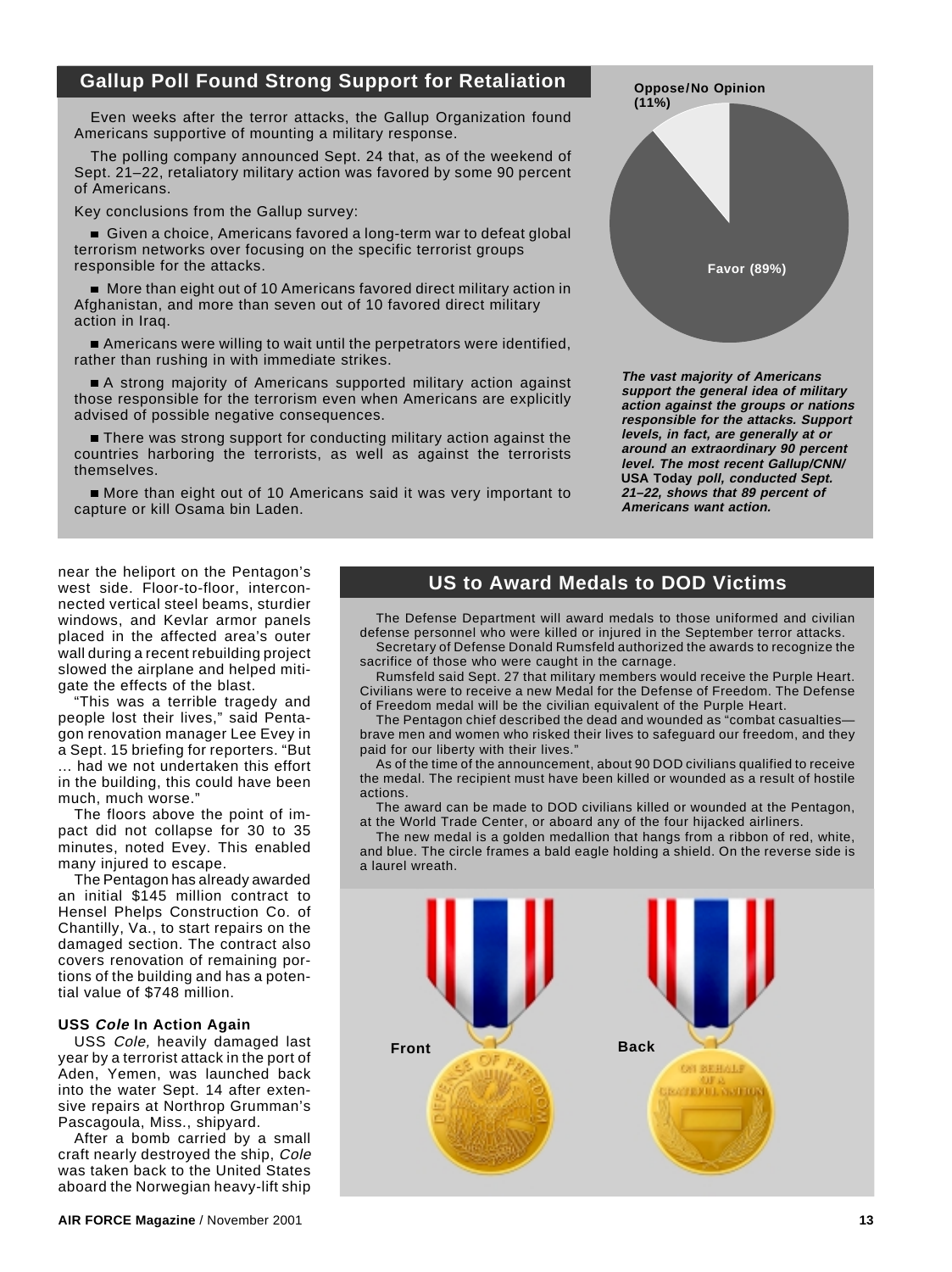## **Reservists Raced to Attack Site**

Air Force reservists raced to the World Trade Center after it was struck by a hijacked jetliner—despite the fact that they had yet to be officially mobilized.

SrA. Edward Blunnie, a rapid runway repair specialist with Air Force Reserve Command's 514th Air Mobility Wing at McGuire AFB, N.J., was watching television in his Brooklyn, N.Y., home when the disasters struck. He called 14 other local airmen. All took quick leaves from civilian jobs and arrived at ground zero within hours.

"I just couldn't sit home and just watch this happen," said Blunnie.

Among those who joined him were Brooklyn–based recruiters, others from the 514th, and Air National Guard members from a nearby airport.

SSgt. Carlos Aponte, a member of the 514th Communications Squadron at McGuire, arrived two days after the attacks. An emergency medical technician in civilian life, Aponte also felt he couldn't just sit by and not help.

"I'll take every vacation day I have from work if that's what it takes," he said.

Capt. Brent Unger was not even in the area. An instructor with AFROTC Det. 440 at the University of Missouri, he was on leave from his job when he learned of the attacks.

He quickly changed his leave paperwork and drove 12 hours from Columbia, Mo., to New York City, where he was immediately put to work digging in the rubble.

Unger had been thinking of leaving the Air Force entirely. Now, he is thinking of staying as part of any military response to the attacks.

US is about fighting the era's new plague.

"A significant piece of this is going to be to bring our armed forces to the highest level of preparedness," he said.

#### **DIA Wants New Strain of Anthrax for Tests**

The Defense Intelligence Agency wants to cultivate a new Russian– developed strain of anthrax to help test the effectiveness of US vaccines.

In an effort code-named Project Jefferson, DIA has been working with a Russian agency to obtain a sample of a new or modified anthrax strain to use in tests to determine if current US vaccines will work against the strain. The project began in 1997, according to Pentagon spokeswoman Victoria Clarke, when reports that Russia might have developed a modified anthrax strain first surfaced in a medical journal.

DIA officials have asked the Russians for a sample but to date have not received one, Clarke told reporters Sept. 4.

Earlier this year, as part of Project Jefferson, DIA also began the legal and coordination process to be able to produce "small, limited quantities" of the agent to use in tests with US

Blue Marlin. In a construction bay in Pascagoula, workers made more than 550 tons' worth of steel structural repairs to the damaged exterior plating. They replaced or repaired other damaged equipment and recertified such critical systems as shafts and propellers.

Employees of Northrop's shipyard "display immense national pride in the restoration of Cole," said Capt. Philip N. Johnson, US Navy supervisor of shipbuilding, Pascagoula.

Work still to be completed includes alignment of machinery, energizing, testing of all systems, and completion of logistics and supply support outfitting.

#### **Emergency Funding Headed Toward Pentagon**

A significant portion of the \$20 billion in emergency funds requested by President Bush on Sept. 12 will go toward readying the US military to fight terrorism.

Deputy Secretary of Defense Paul Wolfowitz said Sept. 13 that he could not elaborate on exactly how much of the money would help which part of the military. He did say he hoped the enormity of the sums involved would help the world see how serious the

### **Air Force Implements Stop-Loss Order**

In the wake of the terror attacks, the Air Force announced it implemented Stop-Loss effective Sept. 22, 2001.

Stop-Loss allows the Air Force to retain its members beyond established dates of separation or retirement. Donald Rumsfeld, the Secretary of Defense, authorized Stop-Loss to support the American campaign against terrorists and their nation-state accomplices.

The first phase of that operation, Noble Eagle, was superseded by Operation Enduring Freedom.

Lt. Col. Jan Middleton, chief of promotion, evaluation, and separation policy for the Air Force, made this statement:

"The purpose of this action is to meet mission requirements in support of Operation Noble Eagle and any follow-on operations regarding the Sept. 11 terrorist attacks on the nation."

The initial Stop-Loss period for all Air Force career fields will extend for at least 30 days.

The announcement said USAF will use a Total Force approach, calling on active duty, Guard, and Reserve forces to capitalize on the unique composition of its career fields.

All retirement, separation, or component transfer actions were to be suspended until termination of Stop-Loss, unless an exemption is applicable or waiver is granted.

The Defense Department instituted a Stop-Loss provision in the runup to the 1991 Gulf War.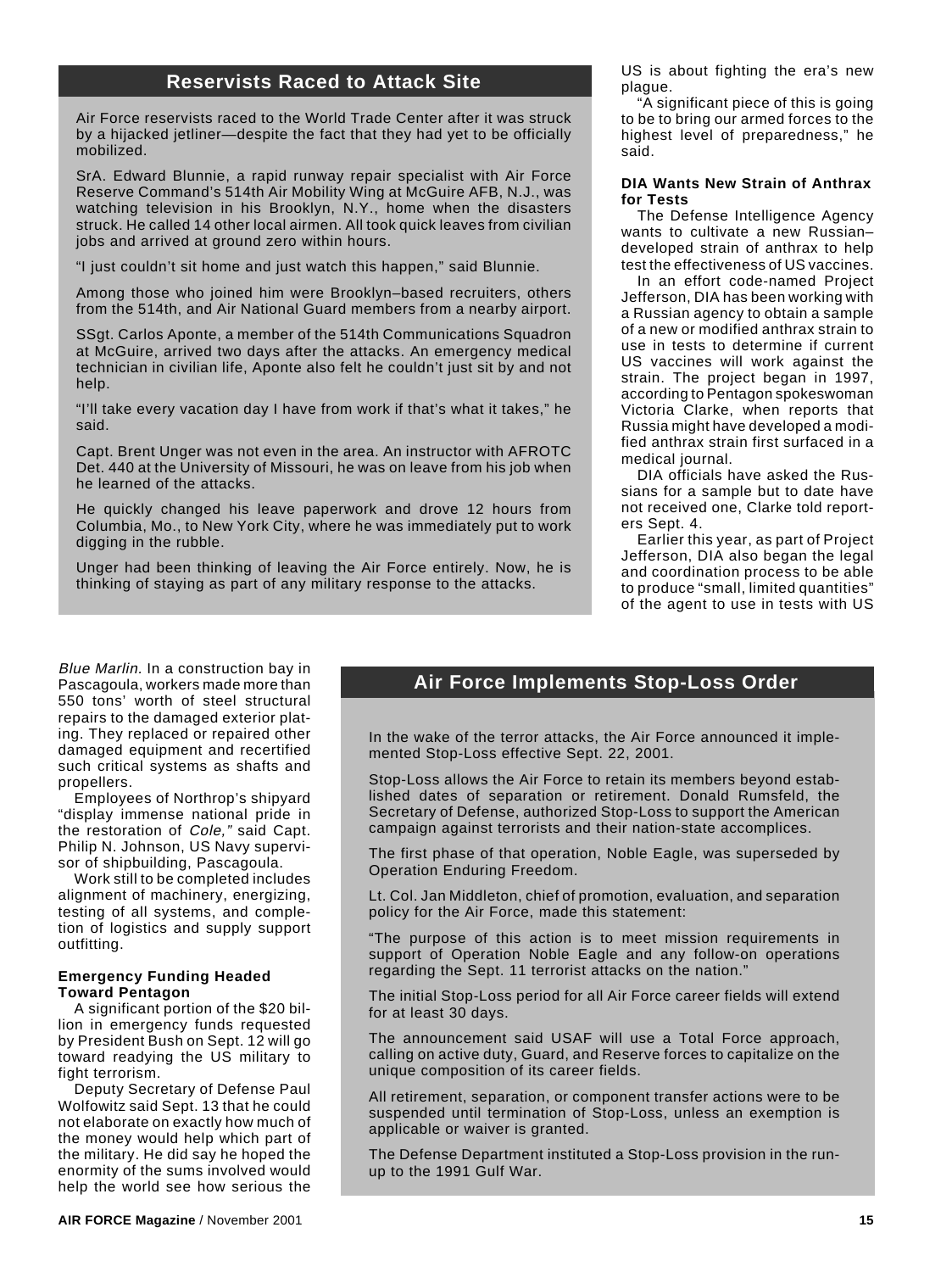## **War on Terrorists—The Legal Foundation**

#### **S.J. Res. 23 Joint Resolution**

To authorize the use of United States armed forces against those responsible for the recent attacks launched against the United States.

—Whereas, on Sept. 11, 2001, acts of treacherous violence were committed against the United States and its citizens; and

—Whereas, such acts render it both necessary and appropriate that the United States exercise its rights to self-defense and to protect United States citizens both at home and abroad; and

—Whereas, in light of the threat to the national security and foreign policy of the United States posed by these grave acts of violence; and

—Whereas, such acts continue to pose an unusual and extraordinary threat to the national security and foreign policy of the United States; and

—Whereas, the President has authority under the Constitution to take action to deter and prevent acts of international terrorism against the United States: Now, therefore, be it

Resolved by the Senate and the House of Representatives of the United States of America in Congress assembled,

**Section 1.** Short Title

This joint resolution may be cited as the "Authorization of Use of Military Force." **Section 2.** Authorization for Use of United States Armed Forces.

(a) In General.—That the President is authorized to use all necessary and appropriate force against those nations, organizations, or persons he determines planned, authorized, committed, or aided the terrorist attacks that occurred on Sept. 11, 2001, or harbored such organizations or persons, in order to prevent any future acts of international terrorism against the United States by such nations, organizations, or persons.

(b) War Powers Resolution Requirements.—

(1) Specific Statutory Authorization.—Consistent with section 8(a)(1) of the War Powers Resolution, the Congress declares that this section is intended to constitute specific statutory authorization within the meaning of section 5(b) of the War Powers Resolution.

(2) Applicability of Other Requirements.—Nothing in this resolution supercedes any requirement of the War Powers Resolution.

Approved Sept. 18, 2001.

#### **Statement by the President**

Today I am signing Senate Joint Resolution 23, the "Authorization for Use of Military Force."

On Sept. 11, 2001, terrorists committed treacherous and horrific acts of violence against innocent Americans and individuals from other countries. Civilized nations and people around the world have expressed outrage at, and have unequivocally condemned, these attacks. Those who plan, authorize, commit, or aid terrorist attacks against the United States and its interests—including those who harbor terrorists—threaten the national security of the United States. It is, therefore, necessary and appropriate that the United States exercise its rights to defend itself and protect United States citizens both at home and abroad.

In adopting this resolution in response to the latest terrorist acts committed against the United States and the continuing threat to the United States and its citizens from terrorist activities, both Houses of Congress have acted wisely, decisively, and in the finest traditions of our country. I thank the leadership of both Houses for their role in expeditiously passing this historic joint resolution. I have had the benefit of meaningful consultations with members of the Congress since the attacks of Sept. 11, 2001, and I will continue to consult closely with them as our nation responds to this threat to our peace and security.

Senate Joint Resolution 23 recognizes the seriousness of the terrorist threat to our nation and the authority of the President under the Constitution to take action to deter and prevent acts of terrorism against the United States. In signing this resolution, I maintain the long-standing position of the executive branch regarding the President's constitutional authority to use force, including the armed forces of the United States and regarding the constitutionality of the War Powers Resolution.

Our whole nation is unalterably committed to a direct, forceful, and comprehensive response to these terrorist attacks and the scourge of terrorism directed against the United States and its interests.

George W. Bush The White House, Sept. 18, 2001

vaccines, she said. Creating a small amount of agent would be in compliance with the 1972 Biological Weapons Convention, which allows purely defensive research, stated Clarke.

"We take the threat of the spread of biological and chemical warfare very, very seriously."

She spoke one week before the Sept. 11 terror attacks, which has measurably increased concern about biological warfare.

#### **Reserve Chaplains Mobilize**

Air Force Reserve Command chaplains and chaplain assistants mobilized to provide what comfort they could to the service personnel who handled the bodies of those killed in the attack on the Pentagon.

An AFRC chaplain team accompanied the port mortuary personnel who traveled from Travis AFB, Calif., to Dover AFB, Del., to help process remains. Individual mobilization augmentee chaplains also traveled to Dover to help ease the stress involved with this incredibly difficult task.

"People are vulnerable at this time," said Lt. Col. Jeffrey L. Neuberger, chief of personnel and readiness for Headquarters AFRC Chaplain Service. "These teams will need our ministry for days, weeks, and months after exposure to this situation."

#### **Civil Air Patrol Springs Into Action in Disaster**

At the request of US authorities, the Civil Air Patrol conducted dozens of flights across the country following the Sept. 11 terrorist attacks.

Among CAP's missions were three passes over the site of the World Trade Center the day after the disaster.

These flights, carried out by a Cessna 172 piloted by CAP Lt. Col. Jacques Heinrich, provided high-resolution digital images of the zone for the New York State Emergency Management Office.

"Civil Air Patrol provided the first direct aerial perspective of the disaster site for the state of New York," said Dan O'Brien, graphic information program manager for the state's emergency management operations center in Albany.

In other missions, CAP volunteers from North Carolina flew 50 cases of blood from Raleigh, N.C., to an American Red Cross facility in Baltimore.

The New York CAP wing flew 30 noise-canceling headsets to the New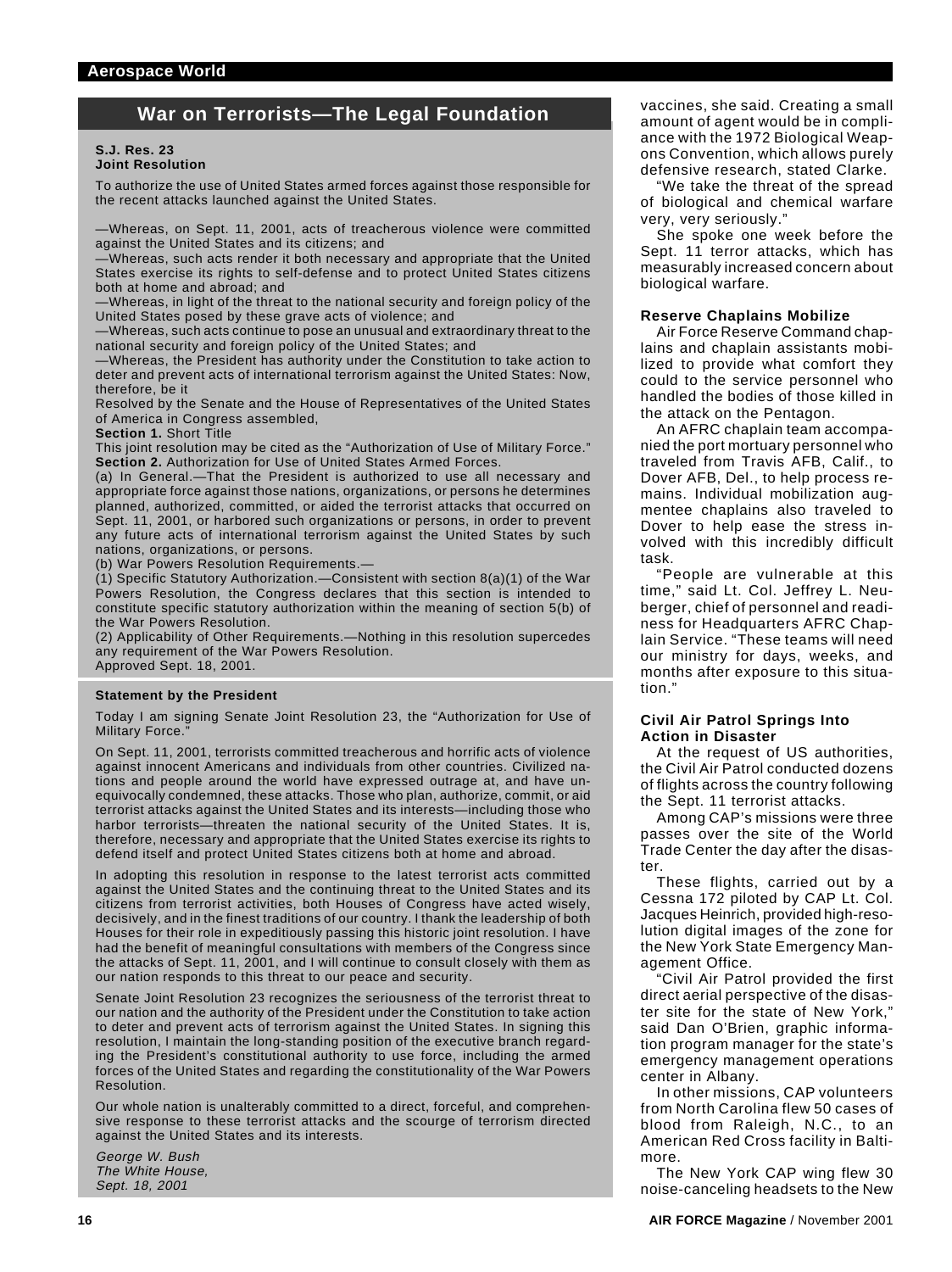## **Bereaved Americans Visit Pentagon**

Family members and loved ones of those missing or dead in the crash of a hijacked jetliner into the Pentagon were taken to the site Sept. 15 for an emotionally wrenching close-up visit.

Holding hands, crying, clinging to each other, the group created a makeshift memorial by stacking flowers and personal mementos on a nearby flatbed truck.

The visit was prompted by questions asked at the twice-daily briefings of the Family (Casualty) Assistance Center at an Arlington, Va., hotel.

"Among the questions was, 'Will we have a chance to see the crash site?' " said a DOD spokesman, Navy Lt. Dave Guy. "The answer was always, 'Yes, that's our intention.' We took nearly 350 family members, loved ones, volunteers, and staff members to the site."

There was a dramatic change in some of the visitors on the way back to the hotel, according to Guy. Some seemed more at peace after actually seeing the site.

## **USAF Bolstered NY Rescue Crews**

The horde of rescue workers that swarmed over the wreckage of the World Trade Center in the aftermath of the terror attacks included more than 100 Air Force reservists who are civilian policemen or firemen in their day jobs.

These airmen, Guardsmen and Reservists, were intensely affected by their experience at the site, as were all who rushed to help the thousands of victims.

"It's horrible," said TSgt. Nick Marchisello, a fireman with AFRC's 514th Civil Engineer Squadron at McGuire AFB, N.J., on Sept. 14.

Marchisello was in New York with the Clifton, N.J., fire department, working with rescue dogs in an attempt to locate any survivors in the pile of concrete that was once among the world's tallest buildings.

His military background has only helped him in his civilian career, he said.

"The [Air Force] fire program expects and encourages you to constantly upgrade and continue your education about the firefighting profession," said Marchisello. "People come to you because of the excellent training that you have received."

SSgt. Anthony Latona, a member of the Air National Guard's 105th Airlift Wing at Stewart Airport in Newburgh, N.Y., is also a Clifton firefighter. He could only describe the scene at the site in comparison to Rwanda, which he had seen while on Air Force active duty.

"I served in Rwanda. ... Going in there, you're expecting to see death and devastation, but to be here like this is just ... " he said, not finishing his sentence.

Air Force service helped him prepare for the difficulties of work in the midst of such a catastrophe, said Latona.

"Being in the military has made me a better fireman and prepared me to do what I have to do," he said.

A1C Francis Perillo, from the ANG's 106th Air Rescue Wing at Francis S. Gabreski Airport, N.Y., also helped at the World Trade Center site. As part of the New York City Emergency Response Team, he spent off-duty time combing the rubble.

"I felt something inside me," said Perillo, a native of Bayshore, N.Y. "I just had to do something."

York City area for use by rescue workers listening for faint sounds in the World Trade Center rubble.

The Connecticut, Massachusetts, and Rhode Island wing of CAP flew 12 sorties and delivered 3,000 pounds of medical supplies to New York's JFK Airport for delivery to Mount Sinai Hospital.

The Georgia CAP wing transported from Dobbins ARB, Ga., to Hanscom AFB, Mass., supplies for robots used by the US Army at the disaster sites.

The Tennessee Wing flew camera equipment to Trenton, N.J., from McGhee Tyson Airport, Tenn.

Many other wings provided communications, blood transport, and other services.

"For the first three days following the [attacks], Civil Air Patrol flights were the only nonmilitary aircraft in the skies," said Col. Rick Greenhut, Northeast Region commander. "The flights were authorized by NORAD, [which] invoked wartime aviation restrictions following the attack."

## **Guard's Civil Support Team Scrambles**

The Sept. 11 attacks led to the first operational employment of a certified National Guard civil support team.

The 22-person New York National Guard Weapons of Mass Destruction Civil Support Team, based in Scotia, N.Y., was activated by the state within hours of the attacks on the World Trade Center and the Pentagon.

By 8:30 p.m., the team was near the site of the World Trade Center, sampling air to help ensure no biological or chemical contamination was present.

The air-sampling mission continued for some 18 hours. Subsequently, the team provided communications services for FBI agents at the site.

The team handled "satellite communications, secure e-mail, telephone and radio support they're providing all types of communications for the FBI," said an ANG spokesperson Maj. Ellen Krenke.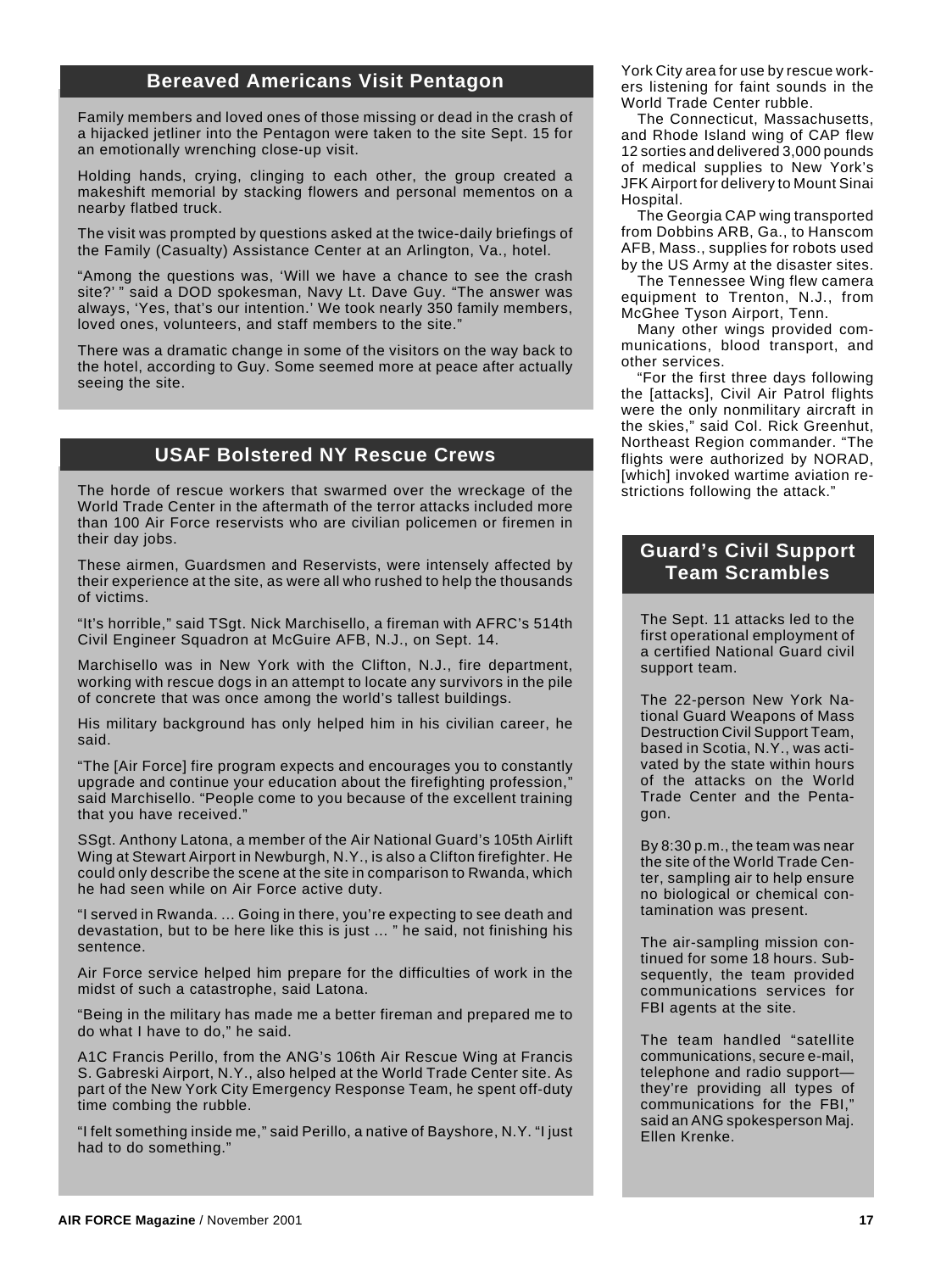## **Red Flag Gets Space-Related Twist**

This year's Red Flag warfighting exercise came with a twist—adversary forces able to use space to their own advantage.

For the first time, the 527th Space Aggressor Squadron from Schriever AFB, Colo., took part in the annual test of the Air Force's best fighter pilots. A truck loaded with electronic warfare equipment from the 527th deployed to a far corner of Nellis AFB, Nev., and jammed Global Positioning System satellite signals during the Aug. 10-Sept. 7 exercise.

Loss of the signals denied GPS communications to "downed" airmen and rescue pilots. The move created enough problems for the search-and-rescue event that the truck eventually became a high-priority target for blue forces and was "killed" by an F-16 tasked with threat suppression.

"Times have changed and we have to look at the broader threat," said Lt. Col. Conrad Widman, 527th commander. "Not only do we have to understand the things in the air, we have to understand how the loss of space capabilities affects combat operations."

The Electronic Warfare Flight uses commercially available equipment and known adversary capabilities and tactics. The 527th's other units include an Imagery Exploitation Flight, which uses commercial satellite photos to piece together a picture of US forces and capabilities, and a Space Control Flight, which analyzes future countermeasure capabilities and develops new tactics to protect US space assets.

#### **USAF Turns Away From X-33, X-37**

On Sept. 7, the Air Force announced that it will not pick up responsibility for NASA's X-33 experimental technology demonstrator and will end support of NASA's X-37 program at the end of Fiscal 2002.

Both the X-33 and X-37 are unmanned vehicles. The X-33 was intended to test technologies usable in a replacement for the aging space shuttle system. The X-37 is a prototype of a reusable, flexible spacecraft that can be launched into space by another vehicle, maneuver using its own engine, and then re-enter the atmosphere to land.

In March, NASA allowed its X-33 contractor agreement to expire and deferred X-37 work.

Both programs have made significant contributions toward understanding spaceplane vehicle performance and cost and integration issues. But after a 60-day assessment the Air Force concluded that "neither of these programs provide a level of military utility needed to continue development and funding by the Air Force," according to a news release announcing the decision.

#### **White House Taps Six for Aerospace Commission**

The White House announced Aug. 22 that it will nominate John W. Douglass, president of the Aerospace Industries Association, to the Presidential Commission on the Future of the US Aerospace Industry.

Other intended Administration ap-

pointments to the panel include Robert Walker, a former member of Congress and chairman of the Wexler Group; Buzz Aldrin, former astronaut and president of Starcraft Enterprises; Edward M. Bolen, president of the General Aviation Manufacturers Association; Heidi R. Wood, Morgan Stanley aerospace defense analyst; and Neil de Grasse Tyson, director of the Hayden Planetarium, American Museum of Natural History.

Congress established the aerospace panel last year in an effort to identify problems that might weaken the nation's aerospace industry if left unaddressed. Among the specific items on its agenda are possible methods for increasing US aerospace access to the global economy and removal of barriers to public/private cooperation.

Earlier Congress appointed these individuals to the panel: John Hamre, former deputy secretary of defense; Robert J. Stevens, Lockheed Martin president and chief operating officer; William Schneider Jr., former undersecretary of state for security assistance, science, and technology; Tillie K. Fowler, former member of Congress; R. Thomas Buffenbarger, president of the International Association of Machinists and Aerospace Workers; and F. Whitten Peters, former Secretary of the Air Force.

#### **Disorientation Caused Fatal Korea Crash**

Pilot spatial disorientation was the likely cause of a June 12 F-16 crash 35 miles southeast of Kunsan AB, South Korea, according to the accident investigation report.

The pilot, 1st Lt. Randolph E. Murff, 35th Fighter Squadron, 8th Fighter Wing, was killed in the incident.

Murff was the wingman in a twoship formation on a night training mission. He followed the lead pilot into a left turn at an altitude of about 20,000 feet. He then continued rolling left for 23 seconds while the nose of the F-16 dropped into a dive. He made no effort to correct the roll until his aircraft was plunging, inverted, toward the ground. Subsequent erratic control inputs were ineffective.



**Randolph AFB, Tex., has been designated a national historical landmark in recognition of its role in the formation of military aviation and its unique architecture, such as this building, nicknamed Taj Mahal.**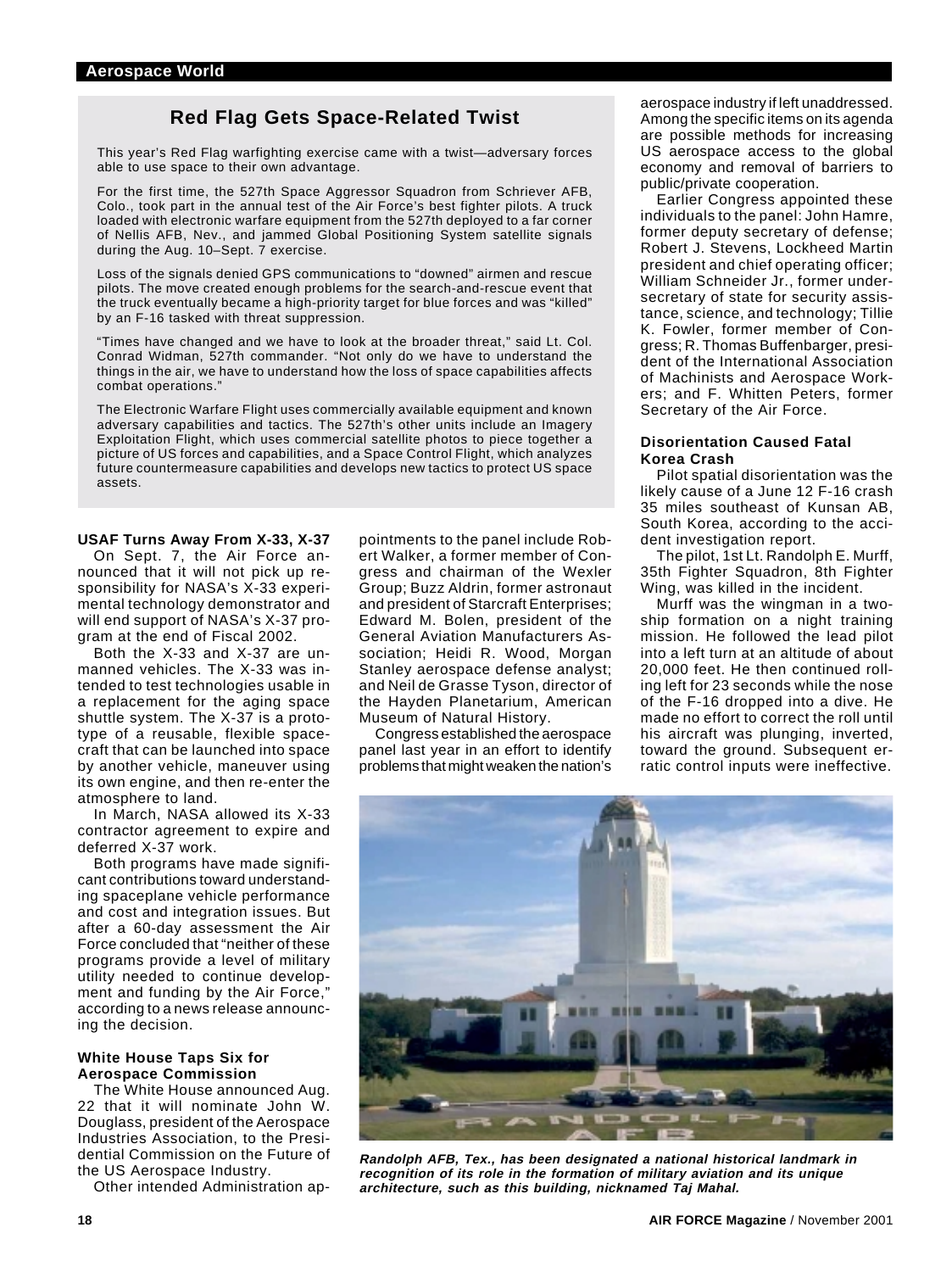#### **Aerospace World**

According to Brig. Gen. Dale C. Waters, accident investigation board president, Murff apparently failed to check his attitude references because his attention was focused on watching his instructor pilot through his night vision goggles, with which he was relatively unfamiliar. This caused him to unknowingly begin his steep dive.

After he realized his situation, the pilot made unproductive efforts to regain control via rapidly alternating left and right rolls. This is evidence that he was experiencing incapacitating spatial disorientation, according to Waters.

Thirteen seconds after he began trying to pull out of his dive and one second before impact, Murff attempted to eject. At that point he was "outside the survivable envelope for the ACES II ejection system," summarizes the accident report.

#### **Edwards Readying for ABL Tests**

A team of military, civilian, and contract employees is working hard at Edwards AFB, Calif., to ready facilities for the upcoming tests of one of the Air Force's major development efforts—the Airborne Laser.

The ABL prototype, currently housed at a Boeing plant in Wichita, Kan., will be moved to Edwards by spring. The test effort is scheduled to reach its climax in 2003, with an attempt to shoot down a ballistic missile in flight using the laser aboard the ABL, a modified Boeing 747.

ABL is a unique test program for Edwards, said base officials. In part, that is because of the industrial grade chemicals needed to produce the laser beam.

Handling the chemicals will require support and cooperation from virtually every unit on the base.

"The only way this test program can succeed is to have total support from all Edwards organizations, not only the test wing but our medical clinic, fire department, transportation, security forces, among others," said Col. Howard Lewis, 412th Test Wing vice commander.

Unlike most Edwards test efforts, the ABL will also require significant initial ground integration and test. Work has almost been completed on a new 7,000-square-foot Systems Integration Laboratory to handle this job.

Once the laser technology is tested in the SIL, the Edwards team will integrate both it and the advanced laser optics into the ABL aircraft in preparation for flight testing—some-



**The forward fuselage of the Enola Gay travels down Independence Avenue in Washington, on its way to the Garber restoration facility in Maryland.**

## **Here Comes the Enola Gay**

Motorists driving into Washington, D.C., Sept. 5 met an unusual sight: the forward fuselage of the *Enola Gay*—the B-29 that dropped the atomic bomb on Hiroshima—rolling along on a flatbed truck, gleaming brightly in the morning sunshine.

The historic bomber was on its way from the National Air and Space Museum downtown to the Paul E. Garber Preservation, Restoration, and Storage Facility in Suitland, Md., where it will be prepared for display as the centerpiece of a huge new museum annex that will open in 2003.

In 1994, a previous administration at the Air and Space Museum had planned to use the Enola Gay as a prop in a political horror show. The scheme began to untangle when Air Force Magazine exposed the plan in "War Stories at Air and Space" in April 1994. Under fire from Congress and public opinion, the museum canceled the horror show and fired the museum director.

A de-politicized exhibit, built around the 53-foot forward fuselage of the airplane and featuring facts, film, and artifacts from the mission, opened to the public in 1995. By the time it closed in May 1998, it had drawn nearly four million visitors, making it, by far, the most popular special exhibition in the museum's history. Since 1998, the forward fuselage has been stored in a walled-off section of the museum.

Fully assembled for the first time in many years, the Enola Gay will be on display at the museum's Udvar–Hazy Center when it opens in 2003 at Dulles Airport outside Washington. The entire airplane, 99 feet long with a wingspan of 141 feet, is too large for exhibit in current facilities.

When the *Enola Gay* was brought to the museum for the 1994 exhibit, it was transported through the streets in the middle of the night. This time, museum officials decided to transport it openly and invited the news media to come watch.

The wide-load truck and escort vehicles moved from the west entrance to the museum along Independence Avenue and Pennsylvania Avenue into the Maryland suburbs and on to the Garber facility by Silver Hill Road.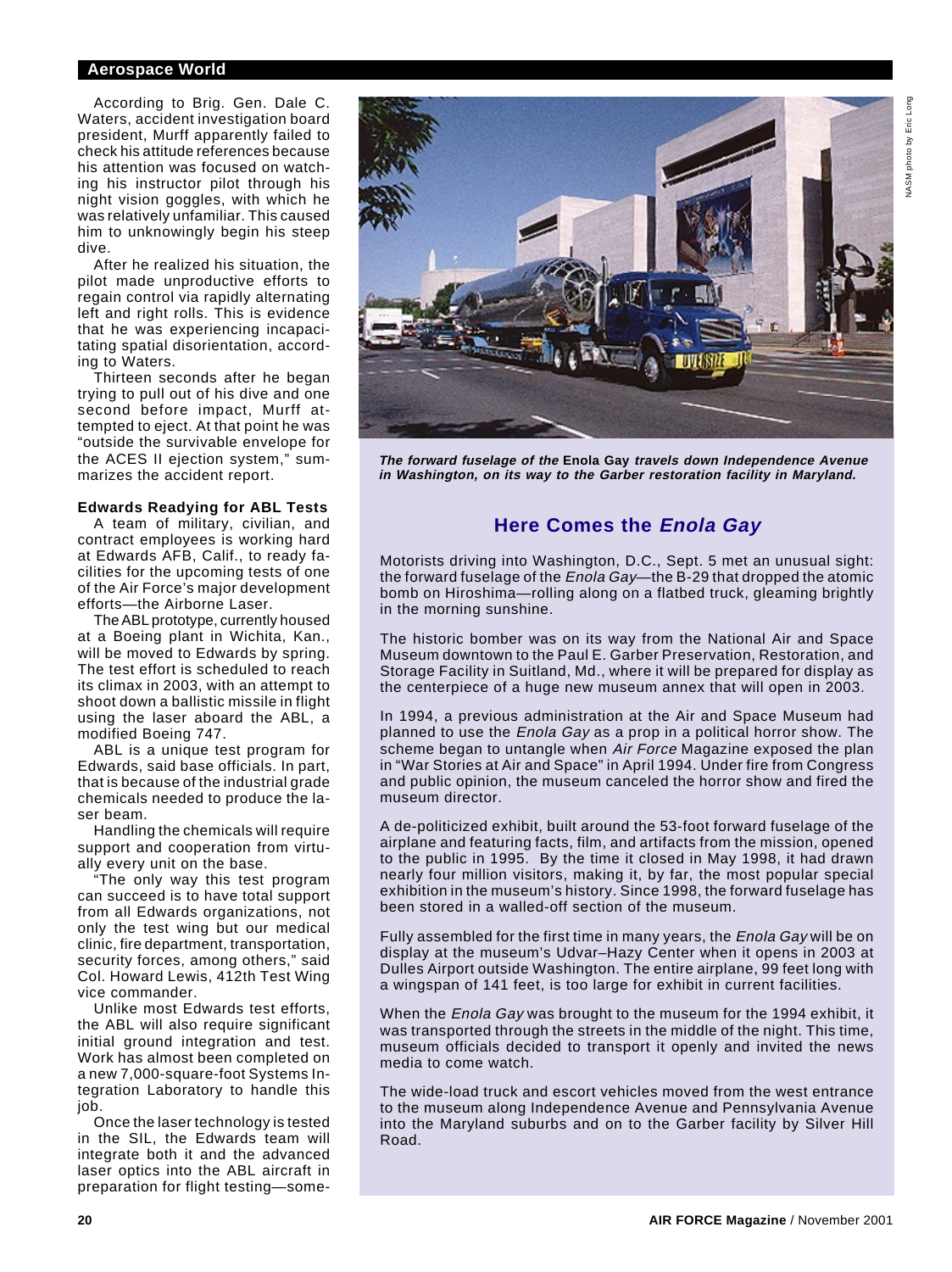thing that will require the support of such neighbors as the Army's White Sands Missile Range in New Mexico.

#### **New Path for USAF Leader Program**

The Developing Aerospace Leaders initiative, originally a two-year chartered program, will be institutionalized as a long-term function within the Air Staff, according to Air Force officials.

The DAL program office began operation in March 2000. Its purpose has been to review current Air Force developmental policies and procedures and recommend any changes necessary to develop 21st century– ready service leadership.

The new organization will consist of a DAL Support Office and a DAL Advisory Board, which will report to the Chief of Staff.

"We must make the same commitment to our human resource development as we have to the development of our systems and platforms," said Gen. Michael E. Ryan, then Air Force Chief of Staff, when announcing the change on Sept. 5.

#### **Housing, Recruitment Are Priorities**

Improvement of bachelor and family housing is one of the biggest quality-of-life challenges facing the Department of Defense, said Charles S. Abell, assistant secretary of defense for force management policy, at a wide-ranging Aug. 31 briefing for reporters.

"Facilities are our first priority at

this point," he said. Pentagon officials have realized that military construction will not be able to build and renovate as much or as quickly as is necessary. All signs point to an increasing involvement of private contractors.

"Privatization ... that's where [Defense Secretary Rumsfeld's] priorities are," said Abell.

On other issues, Abell said DOD officials are continuing to study major changes in the military's longstanding up-or-out retention policies, as well as longer tours of duty, longer careers, and possible changes to the retirement system.

Both the services themselves and outside consultants will weigh in on this effort to develop comprehensive new human resource strategies.

All branches of the military will meet recruiting goals this year, added Abell. But that does not mean it is time for DOD to rest on its recruiting laurels.

The services "made their numbers because a lot of people worked 20 hour days, six and seven days a week, to attract and contract those highquality young men and women," said Abell.

#### **B-52 Launches Updated CALCM**

A Reserve B-52 crew from the 93rd Bomb Squadron, Barksdale AFB, La., carried out the first operational launch of an AGM-86C Block 1A Conventional Air Launched Cruise Missile on Aug. 16.

The successful test was carried out at the Utah Test and Training Range, near Ogden, Utah. Among

photo by Leigh Anne Bierstine USAF photo by Leigh Anne Bierstine



**Maj. Kelly Latimer, Air Force Test Pilot School instructor pilot, prepares for takeoff in the Long EZ with its owner Tom Staggs. TPS students at Edwards AFB, Calif., broaden their flying experiences with the canard-controlled, propeller-driven craft.**

other things, it provided the Reservists with a higher level of training than their normal day-to-day flying.

The shot was "a great chance for us to train with real weapons," said Maj. Rob Burgess, mission aircraft commander.

The AGM-86C is an air-to-ground strategic cruise missile with a range of more than 1,500 miles. Block 1A enhancements include better precision strike accuracy, Global Positioning System anti-jamming, and an improved terminal flight profile.

#### **Top DOD Officials Oppose Spectrum Reallocation**

The Pentagon leadership is urging Congress to delay reallocation of government-controlled communications bands until a comparable spectrum can be identified for Defense Department use.

"DOD must not be forced to relocate to other spectrum prematurely, wrote Secretary of Defense Donald Rumsfeld and then Joint Chiefs Chairman Gen. Henry H. Shelton in an Aug. 27 letter to Senate Majority Leader Tom Daschle.

At issue is the 1755 to 1850 MHz band of the radio spectrum. The Federal Communications Commission is considering this slice of the dial as the spectrum of choice for third-generation commercial wireless communications.

Defense officials are concerned that this range of electromagnetic emissions overlaps with satellite control, precision guided munitions, tactical radio relays, and Global Positioning System signals.

Allowing private firms access to 1755–1850 MHz before considering its full impact would "have serious consequences on our national security and increase the risk to military personnel," wrote Rumsfeld and Shelton.

#### **Engine Failure Caused F-16 Crash**

Air Force accident investigators have determined that engine failure caused the crash of an F-16 from the 27th Fighter Wing, Cannon AFB, N.M., on March 21.

The pilot received minor injuries after ejecting.

Failure of the No. 3 main thrust bearing was the specific cause of engine shutdown, according to the accident report. Two other factors, in turn, led to the bearing failure. First, a crew chief did not perform a proper preflight maintenance inspection. Second, maintenance personnel missed the fact that a pump filter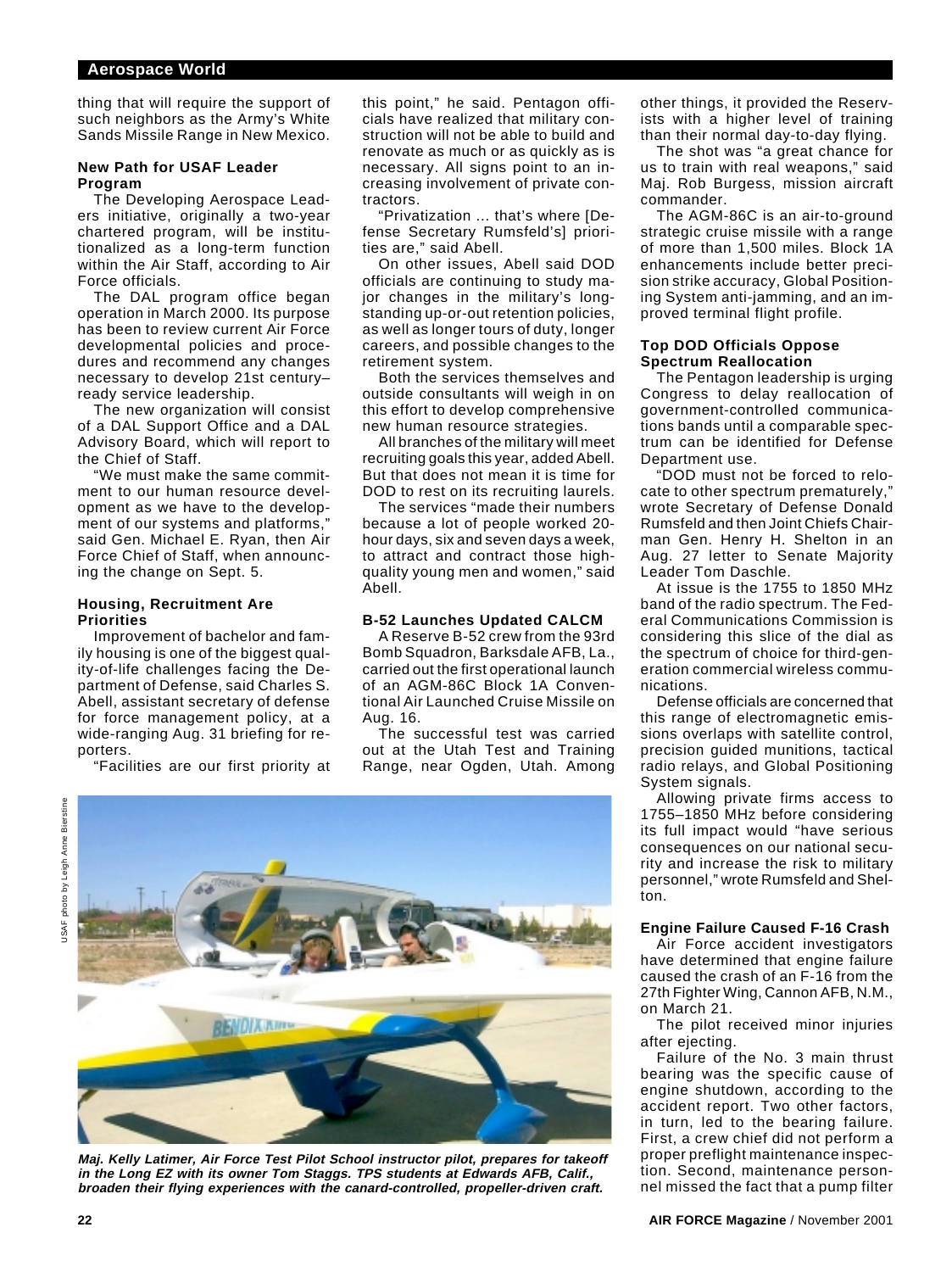USAF photo by TSgt. Mark Bucher USAF photo by TSgt. Mark Buche

in the engine's oil system was contaminated.

#### **News Notes**

**James G. Roche, Secretary of** the Air Force, and Gen. John P. Jumper, USAF Chief of Staff, on Sept. 13 issued a joint statement thanking all Air Force personnel who had joined the rescue and recovery tasks in the wake of the Pentagon and World Trade Center attacks. "Many of you have performed superhuman feats of heroism and courage," they said.

■ Air Force Reserve Capt. Bernetta Lane was one such hero. A nurse at the DiLorenzo Tricare Health Clinic in the Pentagon, she helped set up patient care facilities in the parking lot and retrieve medical supplies from the damaged building. "I just focused on maintaining my bearing and working with everyone to pull through this," she said.

US Department of Defense representatives met with counterparts from China on Guam on Sept. 14 and 15 to discuss principles and procedures for the safety of military aircraft and ships operating in the vicinity of one another. The meeting was "conducted in a professional atmosphere," according to the Pentagon.

On Sept. 10, Secretary of Defense Donald Rumsfeld kicked off the 2001 Acquisition and Logistics Excellence Week with a speech that called on Pentagon employees to launch an all-out campaign to shift DOD resources from the bureaucracy to the battlefield. "The modernization of the Department of Defense is a matter of some urgency—in fact, it could be said that it's a matter of life and death," said Rumsfeld.

When Air Force Reserve Command pilots from Homestead ARS, Fla., patrol the skies over Iraq on



**Contractors implode Minuteman III silo H-22, near Petersburg, N.D., on Aug. 24. It was the last silo required to be destroyed under START I.**

## **Minuteman Facility Likely To Be Preserved**

A Minuteman silo and a missile alert facility in North Dakota are likely to be preserved as a static display of Cold War–era history.

One hundred forty-nine ICBM silos and 14 controlling missile alert facilities spread across the Great Plains have already been destroyed in accordance with START (Strategic Arms Reduction Treaty) I.

But silo N-33 and alert facility O-0, both located near Cooperstown, N.D., and operated by units from Grand Forks Air Force Base, may not share their fate. The Air Force intends to turn both over to the North Dakota State Historical Society as soon as details can be worked out.

"The missiles have been an important part of North Dakota's history, and the state wants the opportunity to preserve some of [that history] through this effort," says Heidi Durako, 319th Civil Engineer Squadron environmental flight cultural resource manager.

Under terms of the START pact, the silo and alert facility must still be rendered inoperable. Facility O-0 has already been stripped of its ability to launch missiles. Silo N-33 must be filled with gravel to within a half-meter of the bottom of the launcher closure door. The door will then be welded shut after a 30-day period in which treaty partners (Russia, Belarus, Kazakhstan, and Ukraine) have the option to inspect silo tube destruction.

## **Senior Staff Changes**

**PROMOTIONS:** To **General:** Robert H. **Foglesong.** To **Lieutenant General:** Teed M. **Moseley.** To **ANG Lieutenant General:** Daniel **James III.** To **ANG Major General:** Ronald J. **Bath,** Frederick H. **Forster,** Juan A. **Garcia,** Michael J. **Haugen,** Steven R. **McCamy,** Jerry W. **Ragsdale,** William N. **Searcy,** Giles E. **Vanderhoof.** To **ANG Brigadier General:** Higinio S. **Chavez,** Barry K. **Coln,** Alan L. **Cowles,** James B. **Crawford III,** Marie T. **Field,** Manuel A. **Guzman,** Roger P. **Lempke,** George R. **Niemann,** Frank **Pontelandolfo Jr.,** Gene L. **Ramsay,** Terry L. **Scherling,** David A. **Sprenkle.**

**CHANGES:** Brig. Gen. Elizabeth A. **Harrell,** from Dir., Logistics & Security Assistance, EUCOM, Stuttgart–Vaihingen, Germany, to Dir., Maintenance, DCS, Instl. & Log., USAF, Pentagon ... Lt. Gen. (sel.) Daniel **James III,** from Adjutant Gen., Austin, Tex., to Dir., ANG, Arlington, Va. ... Maj. Gen. (sel.) Quentin L. **Peterson,** from Cmdr., 97th AMW, AETC, Altus AFB, Okla., to Chief, Office of Defense Cooperation to Turkey, EUCOM, Ankara, Turkey ... Maj. Gen. Craig P. **Rasmussen,** from Chief, Office of Defense Cooperation to Turkey, EUCOM, Ankara, Turkey, to Dir., Log. & Security Assistance, EUCOM, Stuttgart–Vaihingen, Germany.

deployment this fall, they will be doing it with more powerful engines. The 482nd Fighter Wing received the last of 17 F-16s equipped with peppier Block-30 GE engines earlier this year.

■ The Space Based Infrared System High team, led by Lockheed Martin Space Systems, successfully completed an Air Force system critical design review Aug. 31.

ACS Government Services of Rockville, Md., signed a contract with the Defense Finance and Accounting Service to provide pay services to 2.5 million military retirees and annuitants. This outsourcing move by DOD is expected to save \$20 million over the life of the contract. The transition to ACS should be completed by Janu-